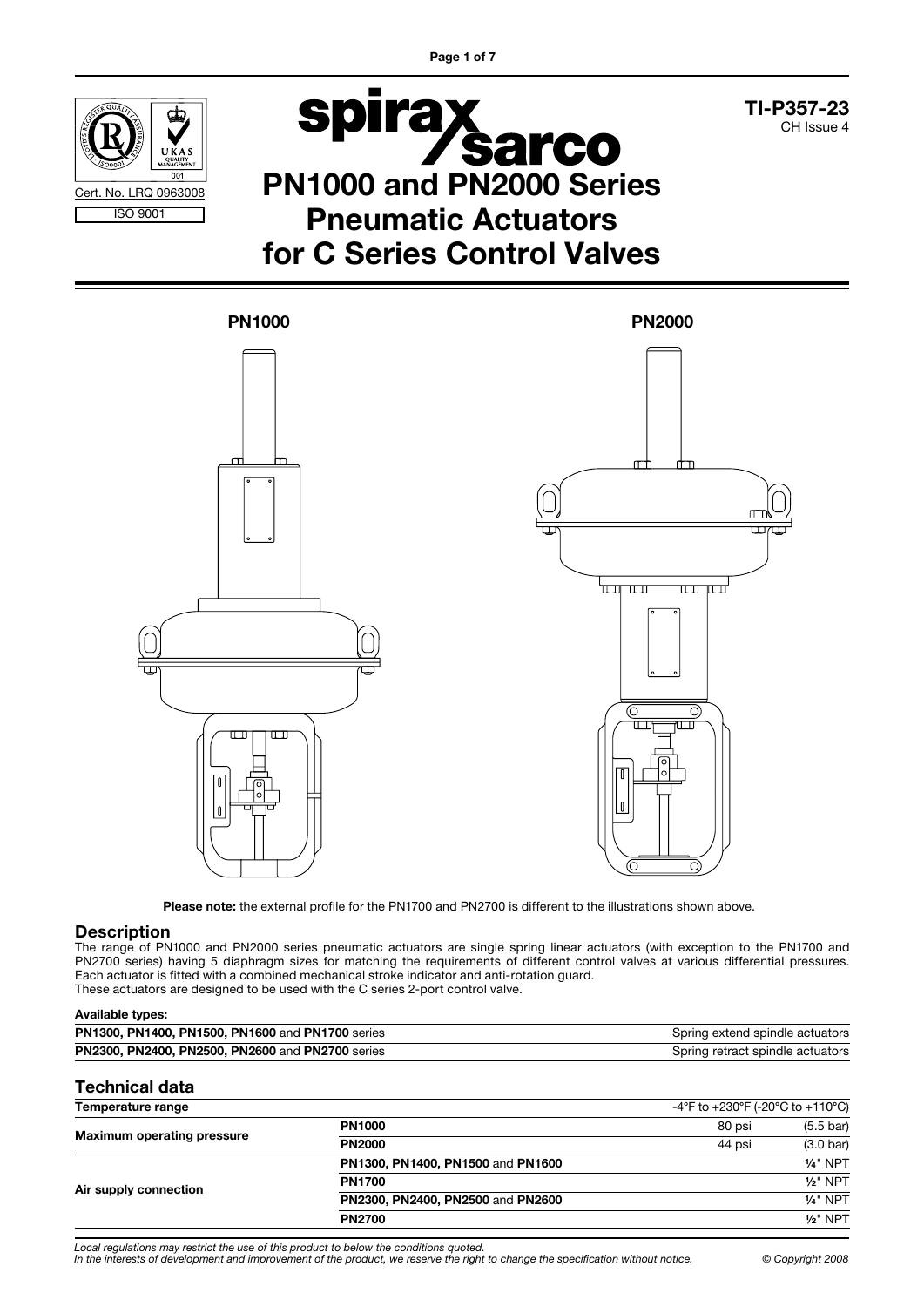PN1000 series

#### Materials - PN1300 to PN1600

| No. | Part                            | <b>Material</b>           |
|-----|---------------------------------|---------------------------|
| 1   | Diaphragm housing               | Carbon steel              |
| 2   | Diaphragm                       | Reinforced nitrile rubber |
| 3   | Diaphragm plate                 | Stainless steel           |
| 4   | Spring                          | Spring steel              |
| 5   | Spindle guide                   | Bronze                    |
| 6   | DU bearing                      | Hardened steel            |
| 7   | Yoke                            | Cast steel                |
| 8   | Housing securing nuts and bolts | Zinc plated steel         |
| 9   | Spindle                         | Stainless steel           |
| 10  | Connector                       | Zinc plated steel         |
| 11  | Travel indicator                | Stainless steel           |
| 12  | Lock plate                      | Zinc plated steel         |
| 13  | 'O' ring                        | Nitrile rubber            |
| 14  | Lock-nut                        | Zinc plated steel         |
| 15  | Cap with vent hole              | Nickel plated brass       |
| 16  | Spring location washer          | Zinc plated steel         |
| 17  | Valve spindle adaptor           | Stainless steel           |





PN1700 series spring-to-extend

#### Materials - PN1700

| No.            | Part                            | <b>Material</b>           |
|----------------|---------------------------------|---------------------------|
| 1              | Diaphragm housing               | Carbon steel              |
| $\overline{2}$ | Diaphragm                       | Reinforced nitrile rubber |
| 3              | Diaphragm plate                 | Stainless steel           |
| 4              | Spring                          | Spring steel              |
| 5              | Main spindle guide              | <b>Bronze</b>             |
| 6              | Auxiliary spindle guide         | <b>Bronze</b>             |
| 7              | Yoke                            | Cast steel                |
| 8              | Housing securing nuts and bolts | Zinc plated steel         |
| 9              | Main spindle                    | Stainless steel           |
| 10             | Connector                       | Zinc plated steel         |
| 11             | <b>Travel indicator</b>         | Stainless steel           |
| 12             | Lock plate                      | Zinc plated steel         |
| 13             | 'O' ring                        | Nitrile rubber            |
| 14             | Lock-nut                        | Zinc plated steel         |
| 15             | Cap with vent hole              | Nickel plated brass       |
| 16             | Lock-nut                        | Zinc plated steel         |
| 17             | Valve spindle adaptor           | Zinc plated steel         |
| 23             | Auxiliary spindle               | Stainless steel           |
| 24             | Spacer                          | Zinc plated steel         |
| 25             | Hex. head screws                | Zinc plated steel         |
| 26             | 'O' ring                        | Nitrile rubber            |
| 27             | V' ring                         | Nitrile rubber            |
| 28             | 'O' ring                        | Nitrile rubber            |
| 31             | Housing cover screws            | Zinc plated steel         |
| 32             | Housing cover                   | Carbon steel              |
| 33             | Spring guide                    | Zinc plated steel         |
|                |                                 |                           |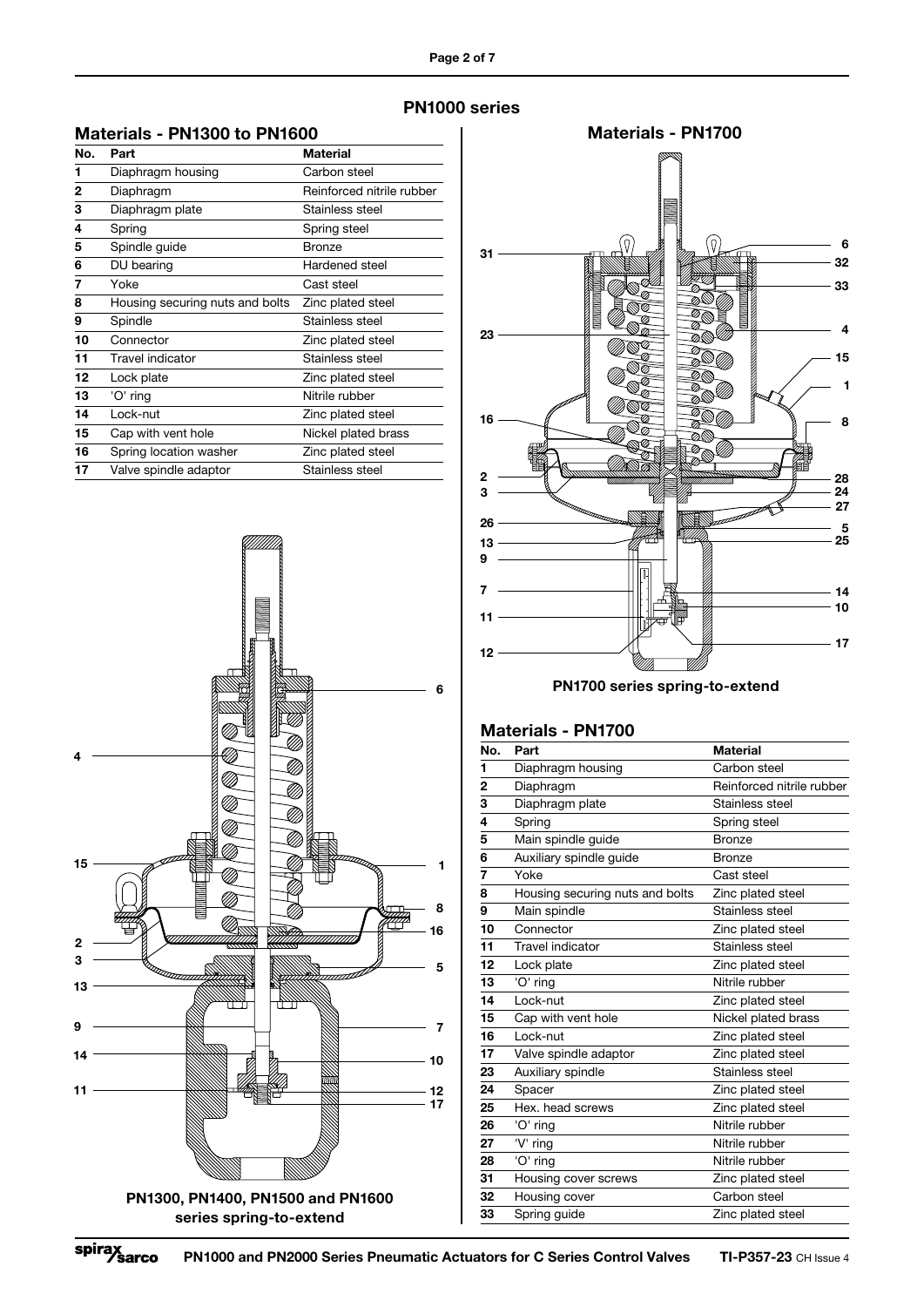| Materials - PN2300 to PN2600 |  |
|------------------------------|--|
|                              |  |

| No.          | Part                            | Material                  |
|--------------|---------------------------------|---------------------------|
| 1            | Diaphragm housing               | Carbon steel              |
| $\mathbf{2}$ | Diaphragm                       | Reinforced nitrile rubber |
| 3            | Diaphragm plate                 | Stainless steel           |
| 4            | Spring                          | Spring steel              |
| 5            | Spindle guide                   | Bronze                    |
| 6            | DU bearing                      | Hardened steel            |
| 7            | Yoke                            | Cast steel                |
| 8            | Housing securing nuts and bolts | Zinc plated steel         |
| 9            | Spindle                         | Stainless steel           |
| 10           | Connector                       | Zinc plated steel         |
| 11           | Travel indicator                | Stainless steel           |
| 12           | Lock plate                      | Zinc plated steel         |
| 13           | 'O' ring                        | Nitrile rubber            |
| 14           | Lock-nut                        | Zinc plated steel         |
| 15           | Cap with vent hole              | Nickel plated brass       |
| 16           | Spring location washer          | Zinc plated steel         |
| 17           | Valve spindle adaptor           | Stainless steel           |





PN2700 series spring-to-retract

#### Materials - PN2700

| No. | Part                            | <b>Material</b>           |
|-----|---------------------------------|---------------------------|
| 1   | Diaphragm housing               | Carbon steel              |
| 2   | Diaphragm                       | Reinforced nitrile rubber |
| 3   | Diaphragm plate                 | Stainless steel           |
| 4   | Spring                          | Spring steel              |
| 5   | Main spindle guide              | Bronze                    |
| 6   | Auxiliary spindle guide         | <b>Bronze</b>             |
| 7   | Yoke                            | Cast steel                |
| 8   | Housing securing nuts and bolts | Zinc plated steel         |
| 9   | Main spindle                    | Stainless steel           |
| 10  | Connector                       | Zinc plated steel         |
| 11  | Travel indicator                | Stainless steel           |
| 12  | Lock plate                      | Zinc plated steel         |
| 13  | 'O' ring                        | Nitrile rubber            |
| 14  | Lock-nut                        | Zinc plated steel         |
| 15  | Cap with vent hole              | Nickel plated brass       |
| 16  | Lock-nut                        | Zinc plated steel         |
| 17  | Valve spindle adaptor           | Zinc plated steel         |
| 23  | Auxiliary spindle               | Stainless steel           |
| 24  | Spacer                          | Zinc plated steel         |
| 25  | Hex. head screws                | Zinc plated steel         |
| 26  | 'O' ring                        | Nitrile rubber            |
| 27  | 'V' ring                        | Nitrile rubber            |
| 28  | 'O' ring                        | Nitrile rubber            |
| 31  | Housing cover screws            | Zinc plated steel         |
| 32  | Housing cover                   | Carbon steel              |
| 33  | Spring guide                    | Zinc plated steel         |
|     |                                 |                           |

#### PN2000 series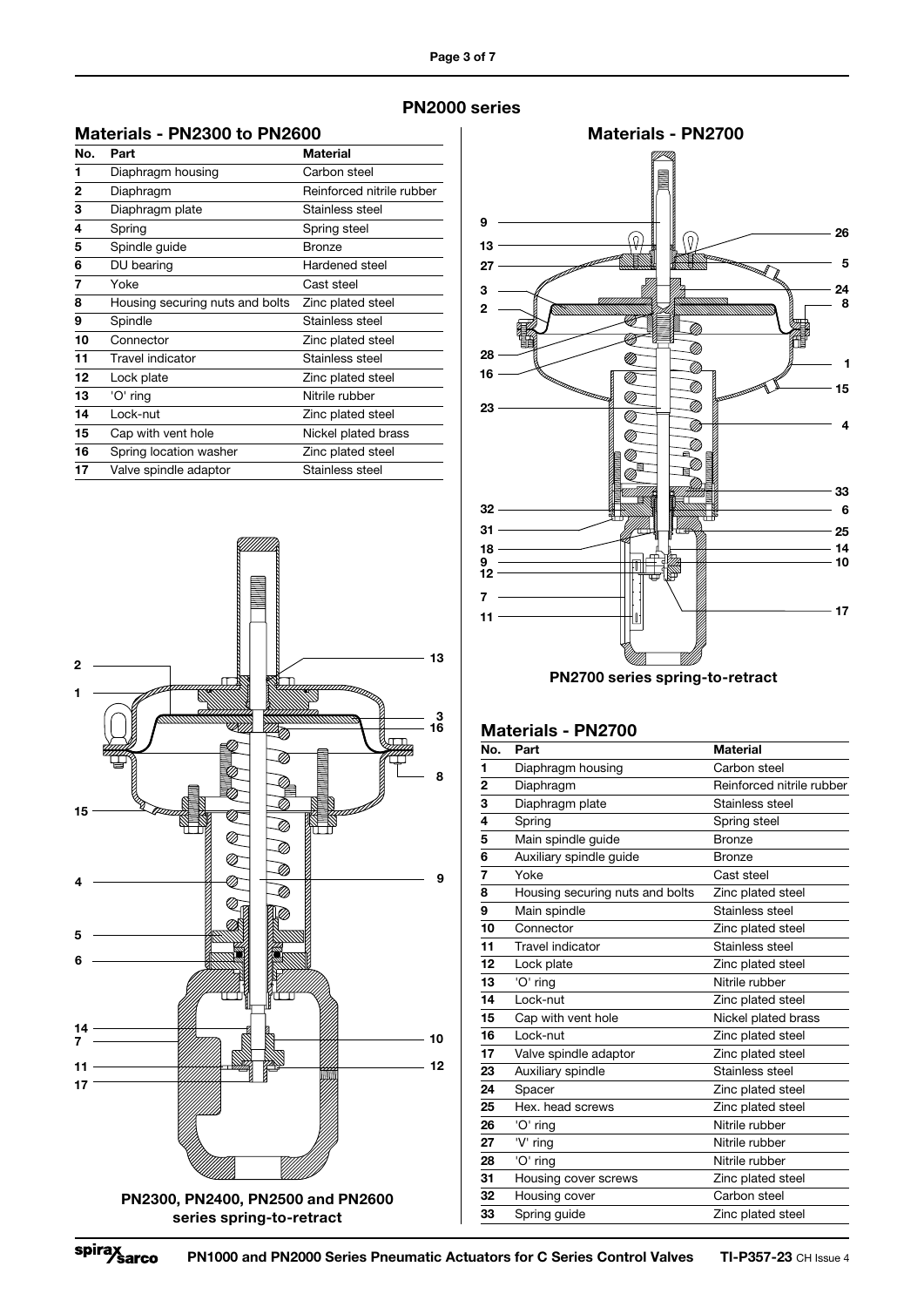#### PN1000 and PN2000 pneumatic actuators closing pressures for 1" to 8" C series control valves

#### C series control valve

| Valve size                                 | 4 H<br><b>DN25</b> | $1\frac{1}{2}$ "<br><b>DN40</b> | יימ<br>DN <sub>50</sub> | $2\frac{1}{2}$ "<br><b>DN65</b> | OШ<br><b>DN80</b>     | 4"      | κШ<br><b>DN100 DN125</b> | 6"<br><b>DN150</b> | RΜ<br><b>DN200</b>                                        |
|--------------------------------------------|--------------------|---------------------------------|-------------------------|---------------------------------|-----------------------|---------|--------------------------|--------------------|-----------------------------------------------------------|
| Standard travel in inches and (mm)         | $3/4$ " (20)       |                                 | $13/16$ " (30)          |                                 | $1\frac{1}{2}$ " (38) | 2" (50) | $2\frac{1}{2}$ " (65)    |                    | 3" (75)                                                   |
| <b>Equal % Cv (US) and Kys in brackets</b> | 18 (15)            | 36 (31)                         | 60 (51)                 |                                 |                       |         |                          |                    | 99 (85) 136 (116) 223 (191) 293 (250) 386 (330) 560 (480) |

#### PN1000 and PN2000 series actuators Class IV and VI shut-off with:

### Maximum differential pressures (bar) - UNBALANCED valves controlled by positioner

PTFE chevron or graphite stem seal. For extended bonnets and bellows seal read 'PTFE' or 'graphite' depending on seal chosen.

|               | Spring<br>range                          |                                    | Minimum air<br>pressure bar g            |                                           |                          |                          |                          |                          |                              |                          | with either graphite or PTFE stem seal |                          |                          |                          |                          |                          |                          |                          | Maximum differential pressure (bar) for standard valve trim |                          |                          |                          |
|---------------|------------------------------------------|------------------------------------|------------------------------------------|-------------------------------------------|--------------------------|--------------------------|--------------------------|--------------------------|------------------------------|--------------------------|----------------------------------------|--------------------------|--------------------------|--------------------------|--------------------------|--------------------------|--------------------------|--------------------------|-------------------------------------------------------------|--------------------------|--------------------------|--------------------------|
| Actuator      | <b>Spring</b><br>extend<br><b>PN1000</b> | Spring<br>retract<br><b>PN2000</b> | <b>Spring</b><br>extend<br><b>PN1000</b> | <b>Spring</b><br>retract<br><b>PN2000</b> | PTFE                     | Graphite                 | PTFE                     | Graphite                 | PTFE                         | Graphite                 | PTFE                                   | Graphite                 | PTFE                     | Graphite                 | PTFE                     | Graphite                 | PTFE                     | Graphite                 | PTFE                                                        | Graphite                 | PTFE                     | Graphite                 |
| <b>PN 300</b> | $0.4 - 1.2$                              | $0.2 - 1.0$                        | 1.4                                      | 1.4                                       | $\overline{\phantom{0}}$ | $\overline{\phantom{0}}$ | $\overline{\phantom{a}}$ | $\overline{\phantom{0}}$ | $\overline{\phantom{0}}$     | $\overline{\phantom{0}}$ |                                        | $\overline{\phantom{0}}$ |                          | $\overline{\phantom{0}}$ |                          | $\overline{\phantom{a}}$ |                          | $\overline{\phantom{a}}$ | $\overline{\phantom{0}}$                                    | $\overline{\phantom{a}}$ | $\overline{\phantom{0}}$ | $\overline{\phantom{a}}$ |
| <b>PN 400</b> | $0.4 - 1.2$                              | $0.2 - 1.0$                        | 1.4                                      | 1.4                                       | $\overline{\phantom{a}}$ |                          | $\overline{\phantom{a}}$ | $\overline{\phantom{0}}$ | $\overline{\phantom{0}}$     | $\overline{\phantom{a}}$ |                                        | $\overline{\phantom{a}}$ |                          | $\overline{\phantom{a}}$ |                          | $\overline{\phantom{a}}$ |                          | $\overline{\phantom{a}}$ | $\overline{\phantom{0}}$                                    | $\overline{\phantom{a}}$ | $\overline{a}$           | $\overline{\phantom{a}}$ |
| <b>PN 500</b> | $0.4 - 1.2$                              | $0.2 - 1.0$                        | 1.4                                      | 1.4                                       | $\overline{\phantom{0}}$ | $\overline{\phantom{a}}$ | $\overline{\phantom{a}}$ | $\overline{\phantom{0}}$ | $\overline{\phantom{0}}$     | $\overline{\phantom{a}}$ | $\overline{\phantom{0}}$               | $\overline{\phantom{0}}$ |                          | $\overline{\phantom{0}}$ |                          | $\overline{a}$           | $\overline{\phantom{0}}$ | $\overline{a}$           | $\overline{\phantom{0}}$                                    | $\overline{\phantom{a}}$ | $\overline{\phantom{a}}$ | $\overline{\phantom{a}}$ |
| <b>PN 600</b> | $0.4 - 1.2$                              | $0.2 - 1.0$                        | 1.4                                      | 1.4                                       | $\overline{\phantom{0}}$ | $\overline{\phantom{a}}$ | $\overline{\phantom{a}}$ | $\overline{\phantom{0}}$ | $\overline{\phantom{0}}$     | $\overline{\phantom{a}}$ | $\overline{\phantom{a}}$               | $\overline{\phantom{a}}$ | $\overline{\phantom{a}}$ | $\overline{\phantom{a}}$ | $\overline{\phantom{0}}$ | $\overline{\phantom{a}}$ | $\overline{\phantom{0}}$ | $\overline{\phantom{a}}$ | $\overline{\phantom{0}}$                                    | $\overline{\phantom{a}}$ | $\overline{\phantom{0}}$ | $\overline{\phantom{a}}$ |
| <b>PN 700</b> | $0.4 - 1.2$                              | $0.2 - 1.0$                        | 1.4                                      | 1.4                                       | $\overline{\phantom{a}}$ |                          | 19                       | 18                       | 10                           | 9                        | 3                                      | 3                        |                          | $\overline{\phantom{0}}$ |                          | $\overline{\phantom{a}}$ | 4                        | 4                        | 3                                                           | $\overline{2}$           | $\overline{\phantom{0}}$ |                          |
| <b>PN 300</b> | $1.0 - 2.0$                              | $0.2 - 1.0$                        | 2.2                                      | 2.0                                       | $\overline{2}$           |                          | $\overline{\phantom{a}}$ | $\overline{\phantom{0}}$ | $\overline{\phantom{0}}$     | $\overline{\phantom{0}}$ |                                        | $\overline{\phantom{0}}$ |                          | $\overline{\phantom{a}}$ |                          | $\overline{\phantom{a}}$ | $\overline{\phantom{0}}$ | $\overline{\phantom{a}}$ | $\overline{\phantom{0}}$                                    | $\overline{\phantom{a}}$ | $\overline{\phantom{0}}$ | $\overline{\phantom{a}}$ |
| <b>PN 400</b> | $1.0 - 2.0$                              | $0.2 - 1.0$                        | 2.2                                      | 2.0                                       | 21                       | 18                       | 4                        | $\overline{2}$           | $\overline{\phantom{0}}$     | $\overline{\phantom{a}}$ | $\overline{\phantom{a}}$               | $\overline{\phantom{0}}$ | ۰                        | $\overline{\phantom{a}}$ | $\overline{\phantom{0}}$ | $\overline{\phantom{a}}$ | $\overline{\phantom{0}}$ | $\overline{a}$           | $\overline{\phantom{0}}$                                    | $\overline{\phantom{a}}$ | $\overline{a}$           | $\overline{\phantom{a}}$ |
| <b>PN 500</b> | $1.0 - 2.0$                              | $0.2 - 1.0$                        | 2.2                                      | 2.0                                       | 50                       | 48                       | 18                       | 17                       | 9                            | 8                        | 3                                      | $\overline{2}$           |                          | $\overline{\phantom{a}}$ |                          | $\overline{\phantom{a}}$ | $\overline{\phantom{0}}$ | $\overline{\phantom{a}}$ | -                                                           | $\overline{\phantom{a}}$ | $\overline{\phantom{a}}$ | $\overline{\phantom{a}}$ |
| <b>PN 600</b> | $1.0 - 2.0$                              | $0.2 - 1.0$                        | 2.2                                      | 2.0                                       | $\overline{\phantom{0}}$ |                          | 34                       | 33                       | 20                           | 19                       | 10                                     | 9                        | 5                        | 5                        |                          | $\overline{\phantom{a}}$ | 6                        | 6                        | 4                                                           | 4                        | $\overline{2}$           | $\overline{2}$           |
| <b>PN 700</b> | $1.0 - 2.0$                              | $0.2 - 1.0$                        | 2.2                                      | 2.0                                       | $\overline{a}$           |                          | $\overline{a}$           | $\overline{a}$           | $\overline{\phantom{a}}$     | $\overline{a}$           | $\overline{a}$                         | $\overline{\phantom{0}}$ |                          | $\overline{a}$           |                          | $\overline{a}$           | 12                       | 12                       | 8                                                           | 8                        | 5                        | $\overline{4}$           |
| <b>PN 300</b> | $2.0 - 4.0$                              | $0.2 - 1.0$                        | 4.2                                      | 3.0                                       | 36                       | 33                       | 11                       | 10                       | $\qquad \qquad \blacksquare$ | $\overline{\phantom{a}}$ | $\overline{\phantom{a}}$               | $\overline{\phantom{a}}$ | $\overline{\phantom{0}}$ | $\overline{\phantom{a}}$ | $\overline{\phantom{0}}$ | $\overline{\phantom{a}}$ | $\overline{\phantom{0}}$ | $\overline{\phantom{a}}$ | $\overline{\phantom{0}}$                                    | $\overline{\phantom{a}}$ | $\overline{\phantom{0}}$ | $\overline{\phantom{a}}$ |
| <b>PN 400</b> | $2.0 - 4.0$                              | $0.2 - 1.0$                        | 4.2                                      | 3.0                                       | 73                       | 71                       | 29                       | 28                       | 16                           | 16                       |                                        | $\overline{\phantom{a}}$ |                          | $\overline{\phantom{0}}$ |                          |                          |                          | $\overline{\phantom{a}}$ | $\overline{\phantom{0}}$                                    | $\overline{\phantom{a}}$ | $\overline{\phantom{a}}$ |                          |
| <b>PN 500</b> | $2.0 - 4.0$                              | $0.2 - 1.0$                        | 4.2                                      | 3.0                                       | 103                      | 103                      | 57                       | 56                       | 35                           | 34                       | 19                                     | 19                       | 12                       | 11                       | $\overline{\phantom{0}}$ | $\overline{\phantom{a}}$ | $\overline{\phantom{0}}$ | $\overline{\phantom{a}}$ | $\overline{\phantom{0}}$                                    | $\overline{\phantom{a}}$ | $\overline{\phantom{0}}$ | $\overline{\phantom{a}}$ |
| <b>PN 600</b> | $2.0 - 4.0$                              | $0.2 - 1.0$                        | 4.2                                      | 3.0                                       | $\overline{\phantom{a}}$ |                          | 91                       | 90                       | 58                           | 57                       | 34                                     | 33                       | 22                       | 22                       | 12                       | 11                       | 14                       | 14                       | 10                                                          | 9                        | 5                        | 5                        |
| <b>PN 700</b> | $2.0 - 4.0$                              | $0.2 - 1.0$                        | 4.2                                      | 3.0                                       | $\overline{\phantom{a}}$ |                          | $\overline{\phantom{0}}$ | $\overline{\phantom{a}}$ | $\overline{\phantom{0}}$     | $\overline{\phantom{a}}$ |                                        | $\overline{\phantom{0}}$ |                          | $\overline{\phantom{a}}$ |                          | $\overline{\phantom{a}}$ | 27                       | 26                       | 18                                                          | 18                       | 10                       | 10                       |

#### PN1000 and PN2000 series actuators Class IV shut-off with:

#### Maximum differential pressures (bar) - BALANCED valves controlled by positioner

PTFE chevron or graphite stem seal. For extended bonnets and bellows seal read 'PTFE' or 'graphite' depending on seal chosen.

|               | <b>Spring</b><br>range                   |                                           | Minimum air<br>pressure bar g            |                                           |                          |                          |                          |                          |                          |                          |                          | with either graphite or PTFE stem seal |                          |                          |                          |                          |                          |                          | Maximum differential pressure (bar) for standard valve trim |                          |                          |                          |
|---------------|------------------------------------------|-------------------------------------------|------------------------------------------|-------------------------------------------|--------------------------|--------------------------|--------------------------|--------------------------|--------------------------|--------------------------|--------------------------|----------------------------------------|--------------------------|--------------------------|--------------------------|--------------------------|--------------------------|--------------------------|-------------------------------------------------------------|--------------------------|--------------------------|--------------------------|
| Actuator      | <b>Spring</b><br>extend<br><b>PN1000</b> | <b>Spring</b><br>retract<br><b>PN2000</b> | <b>Spring</b><br>extend<br><b>PN1000</b> | <b>Spring</b><br>retract<br><b>PN2000</b> | PTFE                     | Graphite                 | PTFE                     | Graphite                 | PTFE                     | Graphite                 | PTFE                     | Graphite                               | PTFE                     | Graphite                 | PTFE                     | Graphite                 | PTFE                     | Graphite                 | PTFE                                                        | Graphite                 | PTFE                     | Graphite                 |
| <b>PN 300</b> | $0.4 - 1.2$                              | $0.2 - 1.0$                               | 1.4                                      | 1.4                                       | 18                       | $\overline{\phantom{0}}$ | $\overline{\phantom{a}}$ | $\overline{\phantom{0}}$ | $\overline{\phantom{0}}$ | $\overline{\phantom{a}}$ | $\overline{\phantom{a}}$ | $\overline{\phantom{a}}$               | $\overline{\phantom{0}}$ | $\overline{\phantom{a}}$ | $\overline{\phantom{a}}$ | $\overline{\phantom{0}}$ |                          | $\overline{\phantom{a}}$ |                                                             | $\overline{\phantom{a}}$ | $\overline{\phantom{0}}$ | $\overline{\phantom{0}}$ |
| <b>PN 400</b> | $0.4 - 1.2$                              | $0.2 - 1.0$                               | 1.4                                      | 1.4                                       | 57                       | 29                       | 26                       | $\overline{\phantom{a}}$ | $\overline{\phantom{0}}$ | $\overline{\phantom{a}}$ |                          | $\overline{\phantom{0}}$               |                          | $\overline{\phantom{0}}$ |                          |                          |                          | $\overline{\phantom{a}}$ | $\overline{\phantom{0}}$                                    | $\overline{\phantom{0}}$ | $\overline{\phantom{0}}$ | $\overline{\phantom{0}}$ |
| <b>PN 500</b> | $0.4 - 1.2$                              | $0.2 - 1.0$                               | 1.4                                      | 1.4                                       | 103                      | 91                       | 70                       | 40                       | 49                       | 27                       | 36                       | $\overline{\phantom{a}}$               | 22                       | $\overline{\phantom{a}}$ |                          | $\overline{\phantom{a}}$ |                          | $\overline{\phantom{a}}$ | $\overline{\phantom{0}}$                                    | $\overline{\phantom{0}}$ | -                        | $\overline{\phantom{0}}$ |
| <b>PN 600</b> | $0.4 - 1.2$                              | $0.2 - 1.0$                               | 1.4                                      | 1.4                                       | 103                      | 103                      | 103                      | 98                       | 92                       | 70                       | 77                       | 53                                     | 56                       | 33                       | 41                       | $\overline{\phantom{a}}$ | 20                       | $\overline{\phantom{a}}$ | $\overline{\phantom{0}}$                                    | $\overline{\phantom{a}}$ | $\overline{\phantom{0}}$ | $\overline{\phantom{0}}$ |
| <b>PN 700</b> | $0.4 - 1.2$                              | $0.2 - 1.0$                               | 1.4                                      | 1.4                                       | $\overline{\phantom{0}}$ |                          | $\overline{\phantom{a}}$ | $\overline{\phantom{0}}$ |                          | $\overline{\phantom{a}}$ |                          | $\overline{\phantom{0}}$               |                          | $\overline{\phantom{0}}$ |                          | $\overline{\phantom{0}}$ | 83                       | 59                       | 58                                                          | 36                       | 28                       | 9                        |
| PN_300        | $1.0 - 2.0$                              | $0.2 - 1.0$                               | 2.2                                      | 2.0                                       | 103                      | 97                       | 74                       | 50                       | 51                       | 51                       |                          | $\overline{\phantom{a}}$               |                          | $\overline{\phantom{0}}$ |                          | $\overline{a}$           |                          | $\overline{\phantom{a}}$ |                                                             | $\overline{a}$           | $\overline{\phantom{0}}$ | $\overline{\phantom{0}}$ |
| PN_400        | $1.0 - 2.0$                              | $0.2 - 1.0$                               | 2.2                                      | 2.0                                       | 103                      | 103                      | 103                      | 103                      | 103                      | 88                       | 95                       | 70                                     | 71                       | 47                       |                          | $\overline{\phantom{a}}$ |                          | $\overline{\phantom{a}}$ | $\overline{\phantom{0}}$                                    | ٠                        | $\overline{\phantom{0}}$ | $\overline{\phantom{a}}$ |
| <b>PN 500</b> | $1.0 - 2.0$                              | $0.2 - 1.0$                               | 2.2                                      | 2.0                                       | $\overline{\phantom{a}}$ |                          | 103                      | 103                      | 103                      | 103                      | 103                      | 103                                    | 103                      | 103                      | 103                      | 98                       | $\overline{\phantom{0}}$ | $\overline{\phantom{a}}$ | $\overline{\phantom{0}}$                                    | $\overline{\phantom{a}}$ | $\overline{\phantom{a}}$ | $\overline{\phantom{0}}$ |
| <b>PN 600</b> | $1.0 - 2.0$                              | $0.2 - 1.0$                               | 2.2                                      | 2.0                                       | $\overline{\phantom{0}}$ |                          | $\overline{\phantom{a}}$ | $\overline{\phantom{0}}$ | $\overline{\phantom{0}}$ | $\overline{\phantom{a}}$ |                          | $\overline{\phantom{0}}$               | 103                      | 103                      | 103                      | 103                      | 103                      | 103                      | 103                                                         | 81                       | 59                       | 40                       |
| <b>PN 700</b> | $1.0 - 2.0$                              | $0.2 - 1.0$                               | 2.2                                      | 2.0                                       | $\overline{\phantom{a}}$ |                          | $\overline{\phantom{a}}$ | $\overline{\phantom{0}}$ | $\overline{\phantom{0}}$ | $\overline{\phantom{a}}$ | $\overline{a}$           | $\overline{\phantom{0}}$               |                          | $\overline{a}$           |                          | $\overline{a}$           | 103                      | 103                      | 103                                                         | 103                      | 103                      | 103                      |
| <b>PN 300</b> | $2.0 - 4.0$                              | $0.2 - 1.0$                               | 4.2                                      | 3.0                                       | 103                      | 103                      | 103 <sub>1</sub>         | 103                      | 103                      | 103                      | $\overline{\phantom{a}}$ | $\overline{\phantom{a}}$               | $\overline{\phantom{0}}$ | $\overline{\phantom{a}}$ | $\overline{\phantom{a}}$ | $\overline{\phantom{0}}$ |                          | $\overline{\phantom{a}}$ | $\overline{\phantom{0}}$                                    | $\overline{\phantom{a}}$ | $\overline{\phantom{0}}$ | $\overline{\phantom{0}}$ |
| <b>PN 400</b> | $2.0 - 4.0$                              | $0.2 - 1.0$                               | 4.2                                      | 3.0                                       | $\overline{\phantom{0}}$ |                          | $\overline{\phantom{a}}$ |                          | 103                      | 103                      | 103                      | 103                                    | 103                      | 103                      |                          |                          |                          |                          |                                                             |                          | $\overline{\phantom{0}}$ |                          |
| <b>PN 500</b> | $2.0 - 4.0$                              | $0.2 - 1.0$                               | 4.2                                      | 3.0                                       | $\overline{\phantom{0}}$ |                          | $\overline{\phantom{0}}$ | $\overline{\phantom{0}}$ | $\overline{\phantom{0}}$ | $\overline{\phantom{a}}$ |                          | $\overline{\phantom{0}}$               |                          | $\overline{\phantom{a}}$ | 103                      | 103                      | 103                      | 103                      | 103                                                         | 103 <sub>l</sub>         | 103                      | 85                       |
| <b>PN 600</b> | $2.0 - 4.0$                              | $0.2 - 1.0$                               | 4.2                                      | 3.0                                       | $\overline{\phantom{0}}$ | $\overline{\phantom{0}}$ | $\overline{\phantom{a}}$ | $\overline{\phantom{0}}$ | $\overline{\phantom{0}}$ | $\overline{\phantom{a}}$ | $\overline{\phantom{a}}$ | $\overline{\phantom{a}}$               | $\overline{\phantom{0}}$ | $\overline{\phantom{a}}$ | $\overline{\phantom{0}}$ | $\overline{\phantom{a}}$ |                          | $\overline{\phantom{a}}$ | $\overline{\phantom{0}}$                                    | $\overline{\phantom{a}}$ | $\overline{\phantom{0}}$ | 103                      |
| <b>PN 700</b> | $2.0 - 4.0$                              | $0.2 - 1.0$                               | 4.2                                      | 3.0                                       | $\overline{\phantom{a}}$ |                          | $\overline{\phantom{0}}$ | $\overline{\phantom{a}}$ | $\overline{\phantom{0}}$ | $\overline{\phantom{0}}$ |                          | $\overline{\phantom{0}}$               |                          | $\overline{\phantom{a}}$ |                          |                          |                          | $\overline{\phantom{a}}$ |                                                             | ۰                        | -                        | $\overline{\phantom{a}}$ |

Note: For reduced trims use the equivalent trim diameter.

spirax<br>Sarco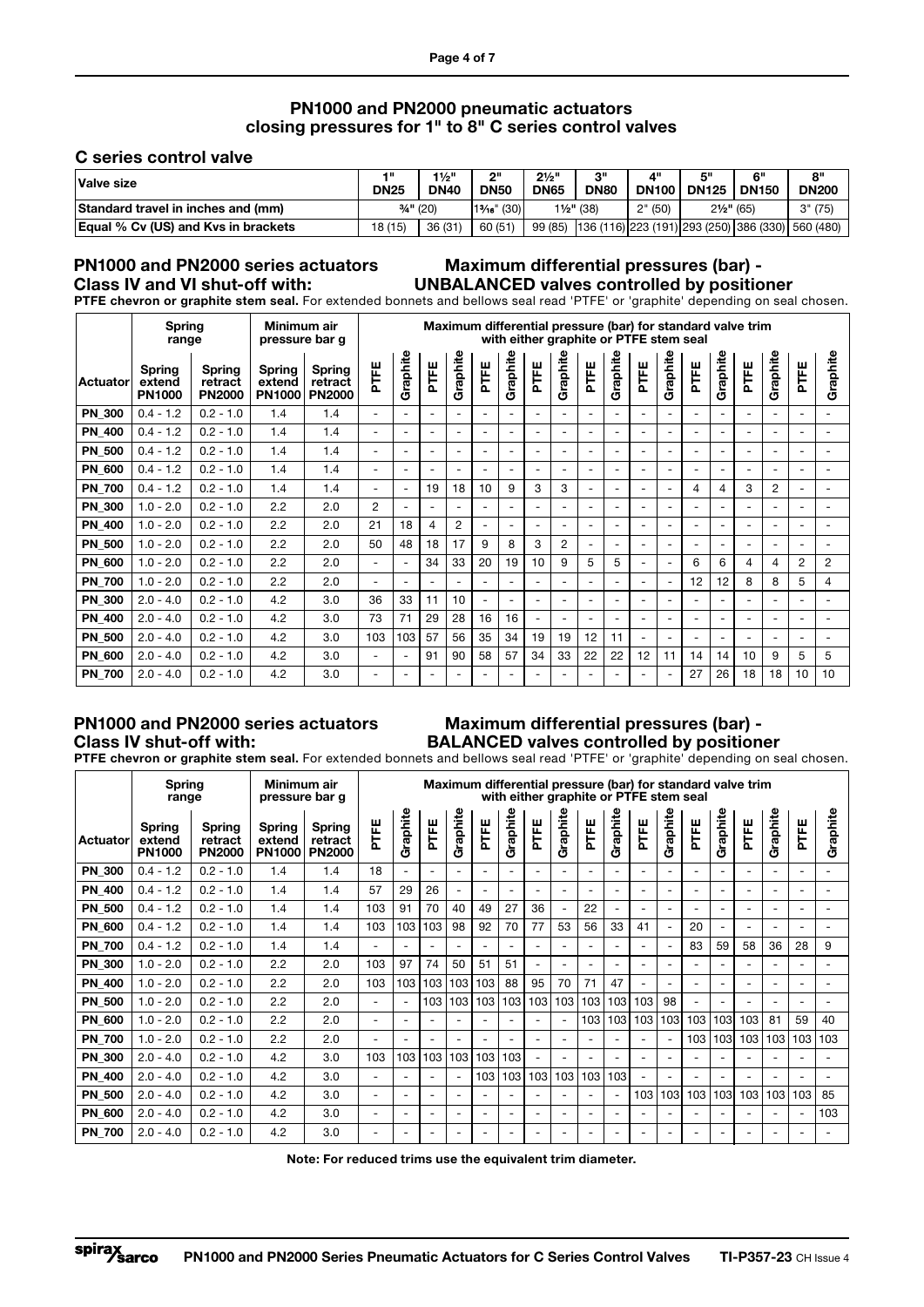#### C series control valve

| Valve size                                 | 4 H<br><b>DN25</b> | $1\frac{1}{2}$ "<br><b>DN40</b> | וור<br><b>DN50</b> | $2\frac{1}{2}$ "<br><b>DN65</b> | 20<br><b>DN80</b>     | 4"<br><b>DN100</b> | 局川<br><b>DN125</b>    | 6"<br><b>DN150</b> | 8"<br><b>DN200</b>                                |
|--------------------------------------------|--------------------|---------------------------------|--------------------|---------------------------------|-----------------------|--------------------|-----------------------|--------------------|---------------------------------------------------|
| Standard travel in inches and (mm)         | $3/4$ " (20)       |                                 | $13/16$ " (30)     |                                 | $1\frac{1}{2}$ " (38) | 2" (50)            | $2\frac{1}{2}$ " (65) |                    | 3" (75)                                           |
| <b>Equal % Cv (US) and Kys in brackets</b> | 18 (15)            | 36 (31)                         | 60 (51)            | 99 (85)                         |                       |                    |                       |                    | 136 (116) 223 (191) 293 (250) 386 (330) 560 (480) |

## PN1000 and PN2000 series actuators

#### Class V shut-off with: UNBALANCED valves controlled by positioner Maximum differential pressures (bar) -

PTFE chevron or graphite stem seal. For extended bonnets and bellows seal read 'PTFE' or 'graphite' depending on seal chosen.

|               | Spring<br>range                   |                                    | Minimum air<br>pressure bar g            |                                           |                          |                          |                          |                          |                          |                          |                          | with either graphite or PTFE stem seal |                          |                          |                          |                          |                          |                          | Maximum differential pressure (bar) for standard valve trim |                          |                          |                          |
|---------------|-----------------------------------|------------------------------------|------------------------------------------|-------------------------------------------|--------------------------|--------------------------|--------------------------|--------------------------|--------------------------|--------------------------|--------------------------|----------------------------------------|--------------------------|--------------------------|--------------------------|--------------------------|--------------------------|--------------------------|-------------------------------------------------------------|--------------------------|--------------------------|--------------------------|
| Actuator      | Spring<br>extend<br><b>PN1000</b> | Spring<br>retract<br><b>PN2000</b> | <b>Spring</b><br>extend<br><b>PN1000</b> | <b>Spring</b><br>retract<br><b>PN2000</b> | PTFE                     | Graphite                 | PTFE                     | Graphite                 | PTFE                     | Graphite                 | PTFE                     | Graphite                               | PTFE                     | Graphite                 | PTFE                     | Graphite                 | PTFE                     | Graphite                 | PTFE                                                        | Graphite                 | PTFE                     | Graphite                 |
| <b>PN 300</b> | $0.4 - 1.2$                       | $0.2 - 1.0$                        | 1.4                                      | 1.4                                       | 5                        | 3                        | $\overline{\phantom{a}}$ | $\overline{\phantom{0}}$ | $\overline{\phantom{a}}$ | $\overline{\phantom{a}}$ | $\overline{\phantom{a}}$ | $\overline{\phantom{a}}$               |                          | $\overline{\phantom{0}}$ |                          | $\overline{\phantom{a}}$ | $\overline{\phantom{0}}$ | $\overline{\phantom{a}}$ | $\overline{\phantom{0}}$                                    | $\overline{\phantom{a}}$ | $\overline{\phantom{0}}$ |                          |
| <b>PN 400</b> | $0.4 - 1.2$                       | $0.2 - 1.0$                        | 1.4                                      | 1.4                                       | 13                       | 11                       | $\overline{\phantom{a}}$ | $\overline{\phantom{a}}$ | $\overline{\phantom{0}}$ | $\overline{\phantom{a}}$ | $\overline{\phantom{a}}$ | $\overline{\phantom{a}}$               | $\overline{\phantom{0}}$ | $\overline{\phantom{0}}$ | $\overline{\phantom{0}}$ | $\overline{\phantom{a}}$ | $\overline{\phantom{0}}$ | $\overline{\phantom{a}}$ | $\overline{\phantom{0}}$                                    | $\overline{\phantom{a}}$ | $\overline{\phantom{0}}$ |                          |
| <b>PN 500</b> | $0.4 - 1.2$                       | $0.2 - 1.0$                        | 1.4                                      | 1.4                                       | 25                       | 23                       | 10                       | 10                       | 6                        | 6                        | 3                        | 3                                      | $\overline{\phantom{a}}$ | $\overline{\phantom{0}}$ |                          | $\overline{\phantom{a}}$ | $\overline{\phantom{0}}$ | $\overline{\phantom{a}}$ | $\overline{\phantom{0}}$                                    | $\overline{\phantom{a}}$ | $\overline{\phantom{a}}$ |                          |
| <b>PN 600</b> | $0.4 - 1.2$                       | $0.2 - 1.0$                        | 1.4                                      | 1.4                                       | $\overline{\phantom{0}}$ | $\overline{\phantom{a}}$ | 17                       | 16                       | 11                       | 10                       | 6                        | 6                                      | 4                        | 4                        | $\overline{\phantom{0}}$ | $\overline{\phantom{a}}$ | $\overline{\phantom{0}}$ | $\overline{\phantom{a}}$ | $\overline{\phantom{0}}$                                    | $\overline{\phantom{a}}$ | $\overline{\phantom{a}}$ | ۰                        |
| <b>PN 700</b> | $0.4 - 1.2$                       | $0.2 - 1.0$                        | 1.4                                      | 1.4                                       | $\overline{\phantom{0}}$ | $\overline{\phantom{0}}$ | $\overline{\phantom{0}}$ | $\overline{\phantom{0}}$ | $\overline{\phantom{a}}$ | $\overline{\phantom{0}}$ | $\overline{\phantom{a}}$ | $\overline{\phantom{a}}$               | $\overline{\phantom{0}}$ | $\overline{\phantom{0}}$ | $\overline{\phantom{a}}$ | $\overline{\phantom{a}}$ | $\overline{\phantom{0}}$ | $\overline{\phantom{a}}$ | $\overline{\phantom{0}}$                                    | $\overline{\phantom{a}}$ | $\overline{\phantom{a}}$ | $\overline{\phantom{a}}$ |
| <b>PN 300</b> | $1.0 - 2.0$                       | $0.2 - 1.0$                        | 2.2                                      | 2.0                                       | 26                       | 24                       | 11                       | 10                       | $\overline{7}$           | 6                        |                          | $\overline{\phantom{a}}$               |                          | $\overline{\phantom{0}}$ |                          | $\overline{\phantom{a}}$ |                          | $\overline{\phantom{a}}$ | $\overline{\phantom{0}}$                                    | $\overline{\phantom{0}}$ | $\overline{\phantom{a}}$ |                          |
| <b>PN 400</b> | $1.0 - 2.0$                       | $0.2 - 1.0$                        | 2.2                                      | 2.0                                       | 45                       | 43                       | 20                       | 19                       | 13                       | 12                       | 8                        | $\overline{7}$                         | 5                        | 5                        | $\overline{\phantom{a}}$ | $\overline{\phantom{a}}$ | -                        | $\overline{\phantom{a}}$ | $\overline{\phantom{0}}$                                    | $\overline{\phantom{a}}$ | $\overline{\phantom{a}}$ |                          |
| <b>PN 500</b> | $1.0 - 2.0$                       | $0.2 - 1.0$                        | 2.2                                      | 2.0                                       | 74                       | 72                       | 35                       | 33                       | 23                       | 22                       | 14                       | 13                                     | 9                        | 9                        | 5                        | 5                        | $\overline{\phantom{0}}$ | $\overline{\phantom{a}}$ | $\overline{\phantom{0}}$                                    | $\overline{\phantom{a}}$ | $\overline{\phantom{0}}$ |                          |
| <b>PN 600</b> | $1.0 - 2.0$                       | $0.2 - 1.0$                        | 2.2                                      | 2.0                                       | $\overline{\phantom{0}}$ | $\overline{\phantom{a}}$ | 51                       | 50                       | 33                       | 33                       | 20                       | 20                                     | 14                       | 14                       | 8                        | 8                        | $\overline{\phantom{0}}$ | $\overline{\phantom{a}}$ | $\overline{\phantom{0}}$                                    | $\overline{\phantom{a}}$ | $\overline{\phantom{0}}$ | $\overline{\phantom{a}}$ |
| <b>PN 700</b> | $1.0 - 2.0$                       | $0.2 - 1.0$                        | 2.2                                      | 2.0                                       | -                        | $\overline{\phantom{0}}$ | $\overline{\phantom{a}}$ | $\overline{\phantom{0}}$ | $\overline{\phantom{0}}$ | $\overline{\phantom{0}}$ |                          | $\overline{\phantom{a}}$               |                          | $\overline{\phantom{0}}$ |                          | $\overline{\phantom{a}}$ | 6                        | 6                        | 3                                                           | 3                        | $\overline{\phantom{0}}$ |                          |
| <b>PN 300</b> | $2.0 - 4.0$                       | $0.2 - 1.0$                        | 4.2                                      | 3.0                                       | 60                       | 58                       | 27                       | 25                       | 17                       | 16                       |                          | $\overline{\phantom{a}}$               |                          | $\overline{\phantom{0}}$ | $\overline{\phantom{0}}$ | $\overline{\phantom{a}}$ | $\overline{\phantom{0}}$ | $\overline{\phantom{a}}$ | $\overline{\phantom{0}}$                                    | $\overline{\phantom{a}}$ | $\overline{\phantom{a}}$ |                          |
| <b>PN 400</b> | $2.0 - 4.0$                       | $0.2 - 1.0$                        | 4.2                                      | 3.0                                       | 98                       | 95                       | 46                       | 45                       | 30                       | 29                       | 18                       | 18                                     | 13                       | 12                       | $\overline{\phantom{a}}$ | $\overline{\phantom{a}}$ | $\overline{\phantom{0}}$ | $\overline{\phantom{a}}$ | $\overline{\phantom{0}}$                                    | $\overline{\phantom{a}}$ | $\overline{\phantom{a}}$ | $\overline{\phantom{a}}$ |
| <b>PN 500</b> | $2.0 - 4.0$                       | $0.2 - 1.0$                        | 4.2                                      | 3.0                                       | 103                      | 103                      | 74                       | 73                       | 49                       | 48                       | 30                       | 30                                     | 21                       | 21                       | 13                       | 12                       | $\overline{\phantom{0}}$ | $\overline{\phantom{a}}$ | $\overline{\phantom{0}}$                                    | $\overline{\phantom{a}}$ | $\overline{\phantom{a}}$ |                          |
| <b>PN 600</b> | $2.0 - 4.0$                       | $0.2 - 1.0$                        | 4.2                                      | 3.0                                       | $\overline{\phantom{0}}$ |                          | 103                      | 103                      | 72                       | 71                       | 45                       | 44                                     | 31                       | 31                       | 19                       | 19                       |                          | $\overline{\phantom{a}}$ | $\overline{\phantom{0}}$                                    | $\overline{\phantom{a}}$ | $\overline{\phantom{a}}$ |                          |
| <b>PN_700</b> | $2.0 - 4.0$                       | $0.2 - 1.0$                        | 4.2                                      | 3.0                                       | $\overline{\phantom{0}}$ | $\overline{\phantom{0}}$ | $\overline{\phantom{a}}$ | $\overline{\phantom{a}}$ | $\overline{\phantom{0}}$ | $\overline{\phantom{a}}$ | $\overline{\phantom{a}}$ | $\overline{\phantom{a}}$               |                          | $\overline{\phantom{0}}$ | $\overline{\phantom{0}}$ | $\overline{\phantom{a}}$ | 20                       | 20                       | 13                                                          | 13                       | $\overline{\phantom{a}}$ |                          |

Note: For reduced trims use the equivalent trim diameter.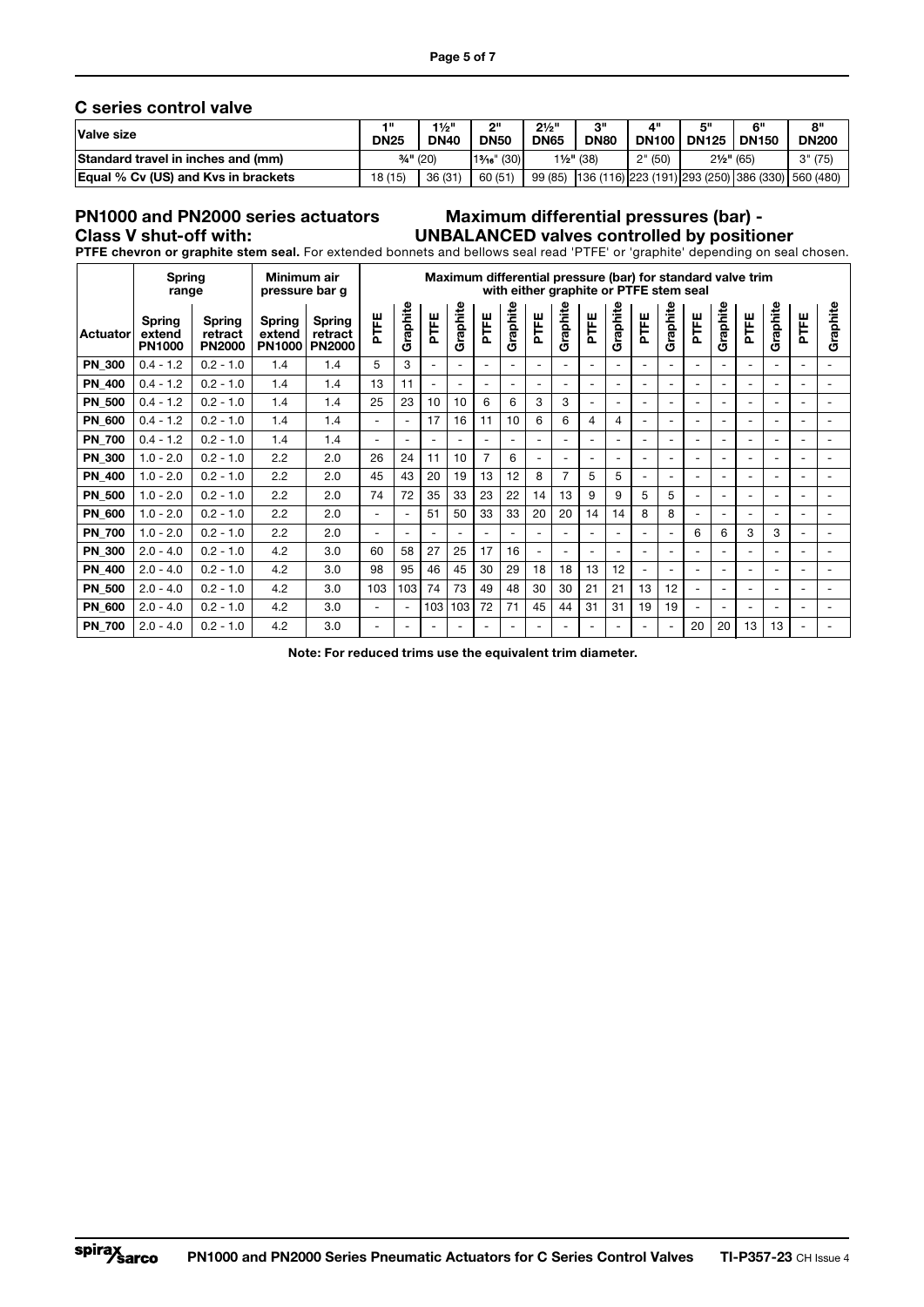| Actuator                 | D      |       | н           |                          |                   |                          |                   |                          | Weight |       |
|--------------------------|--------|-------|-------------|--------------------------|-------------------|--------------------------|-------------------|--------------------------|--------|-------|
|                          |        |       | Yoke Type A |                          |                   | YokeType B               |                   | <b>YokeType C</b>        |        |       |
| <b>PN1300 and PN2300</b> | 11¼"   | (285) | 28"         | (716)                    |                   | $\overline{\phantom{0}}$ |                   | $\overline{\phantom{0}}$ | 51     | (23)  |
| <b>PN1400 and PN2400</b> | 131⁄4" | (336) | 30"         | (760)                    | $30\%$ "          | (780)                    |                   | $\overline{\phantom{0}}$ | 73     | (33)  |
| <b>PN1500 and PN2500</b> | 16"    | (405) | 31"         | (785)                    | $31\frac{3}{4}$ " | (805)                    | $33\frac{3}{4}$ " | (855)                    | 121    | (55)  |
| <b>PN1600 and PN2600</b> | 19"    | (465) | 34"         | (860)                    | $34\frac{3}{4}$ " | (880)                    | $36\frac{3}{4}$ " | (930)                    | 154    | (70)  |
| <b>PN1700 and PN2700</b> | 23"    | (589) |             | $\overline{\phantom{0}}$ |                   | $\overline{\phantom{0}}$ | $37\frac{3}{4}$ " | (1070)                   | 242    | (110) |

## Dimensions / weights (approximately) in inches (mm) and pounds (kg)

Please note: the external profile for the PN1700 and PN2700 is different to the illustrations shown below.





#### Safety information, installation and maintenance

For full details see the Installation and Maintenance Instructions supplied with the product.

Installation note: Actuators should be mounted on to the control valve with the stem in a vertical position.

**PN1000 and PN2000 series actuator selection table**<br>Actuators can be selected using the differential pressure charts (pages 4 and 5) in conjunction with the following part codes:

| $PN = P$ neumatic<br><b>Actuation</b>                                                                                                                                                                             | <b>PN</b> |
|-------------------------------------------------------------------------------------------------------------------------------------------------------------------------------------------------------------------|-----------|
| $=$ Spring-to-extend<br><b>Actuator action</b><br>$2 =$ Spring-to-retract                                                                                                                                         |           |
| $3 = 10"$<br>$(250 \text{ mm})$<br>12"<br>$(300 \, \text{mm})$<br>$4 =$<br>$16"$ (400 mm)<br>$5 =$<br>Diaphragm size<br>$6 = 20$ " (500 mm)<br>$7 = 24^{\circ}$ (600 mm)                                          |           |
| $2 = \frac{3}{4}$ "<br>$(20 \text{ mm})$<br>$3 = 1\%$ <sup>e</sup><br>$(30 \text{ mm})$<br><b>Actuator travel</b><br>$4 = 1\frac{1}{2}$<br>$(38 \text{ mm})$<br>$5 = 2"$ (50 mm)<br>$7 = 3"$<br>$(75 \text{ mm})$ |           |
| $0 = 6$ to 18 psi (0.4 to 1.2 bar)<br>Spring range<br>$3 = 30$ to 60 psi (2.0 to 4.0 bar)<br>$6 = 15$ to 30 psi (1.0 to 2.0 bar)                                                                                  |           |
| $A = Type A$ for valve sizes: 1" to 2" (DN25 to DN50)<br>Yoke type<br>$B =$ Type B for valve sizes: 21/ <sub>2</sub> " to 4" (DN65 to DN100)<br>C = Type C for valve sizes: $5"$ to $8"$ (DN125 to 200)           |           |

| Selection example:   PN |  |  |  |  |  |  |  |
|-------------------------|--|--|--|--|--|--|--|
|-------------------------|--|--|--|--|--|--|--|

#### How to order

Example: 1 off Spirax Sarco PN1520A pneumatic actuator, set to 0.4 to 1.2 bar.